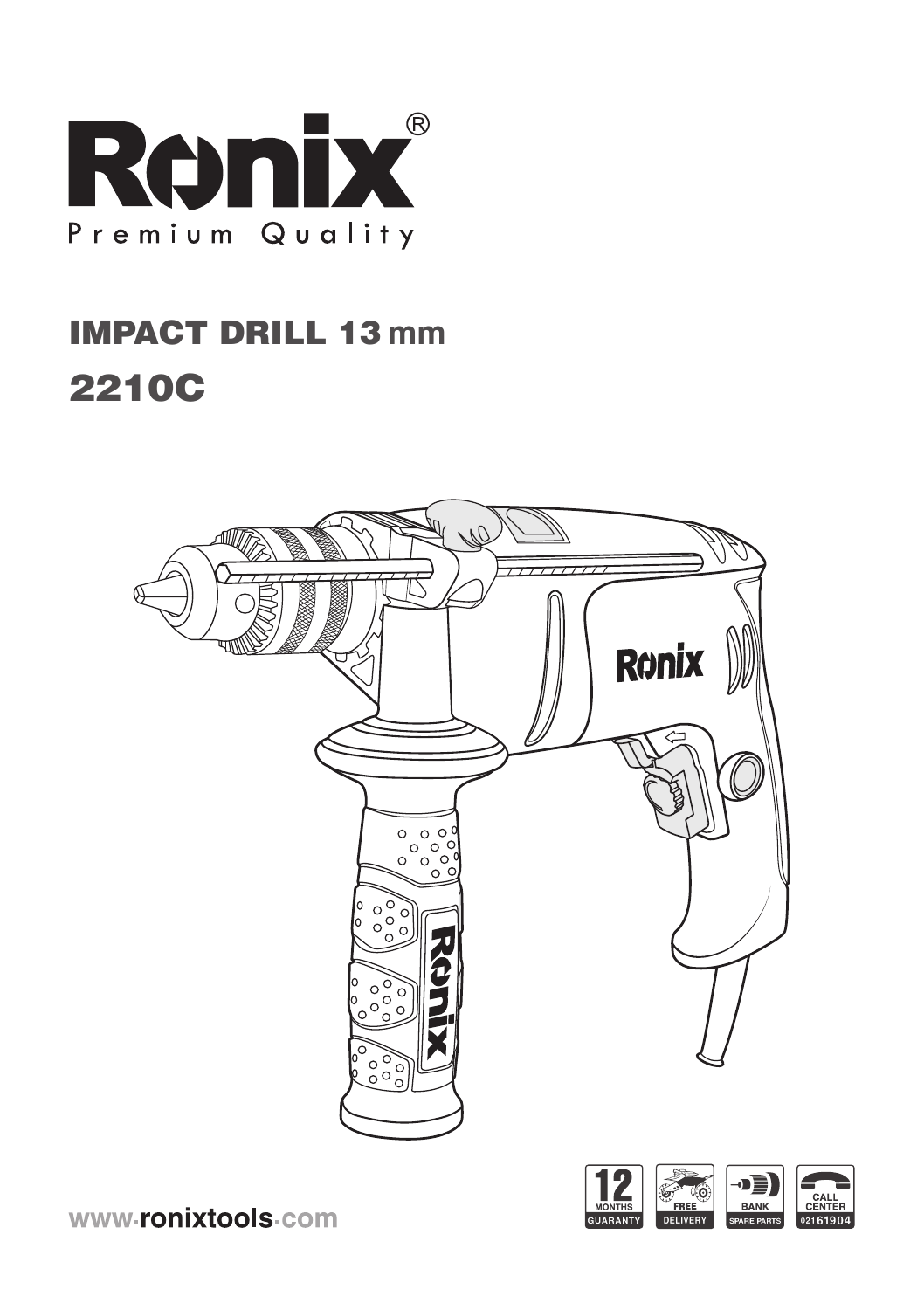

### **SPECIFICATION**

| Voltage       | 220V/50Hz |
|---------------|-----------|
| Input power   | 810W      |
| No load speed | 0-3000RPM |
| Chuck size    | 13mm      |
| Steel         | 13mm      |
| Concrete      | 13mm      |
| Wood          | 25mm      |
| Net Weight    | 2.4Kg     |

### **NOTE:**

Please keep this instruction manual for future reference.

### **PARTS LIST**

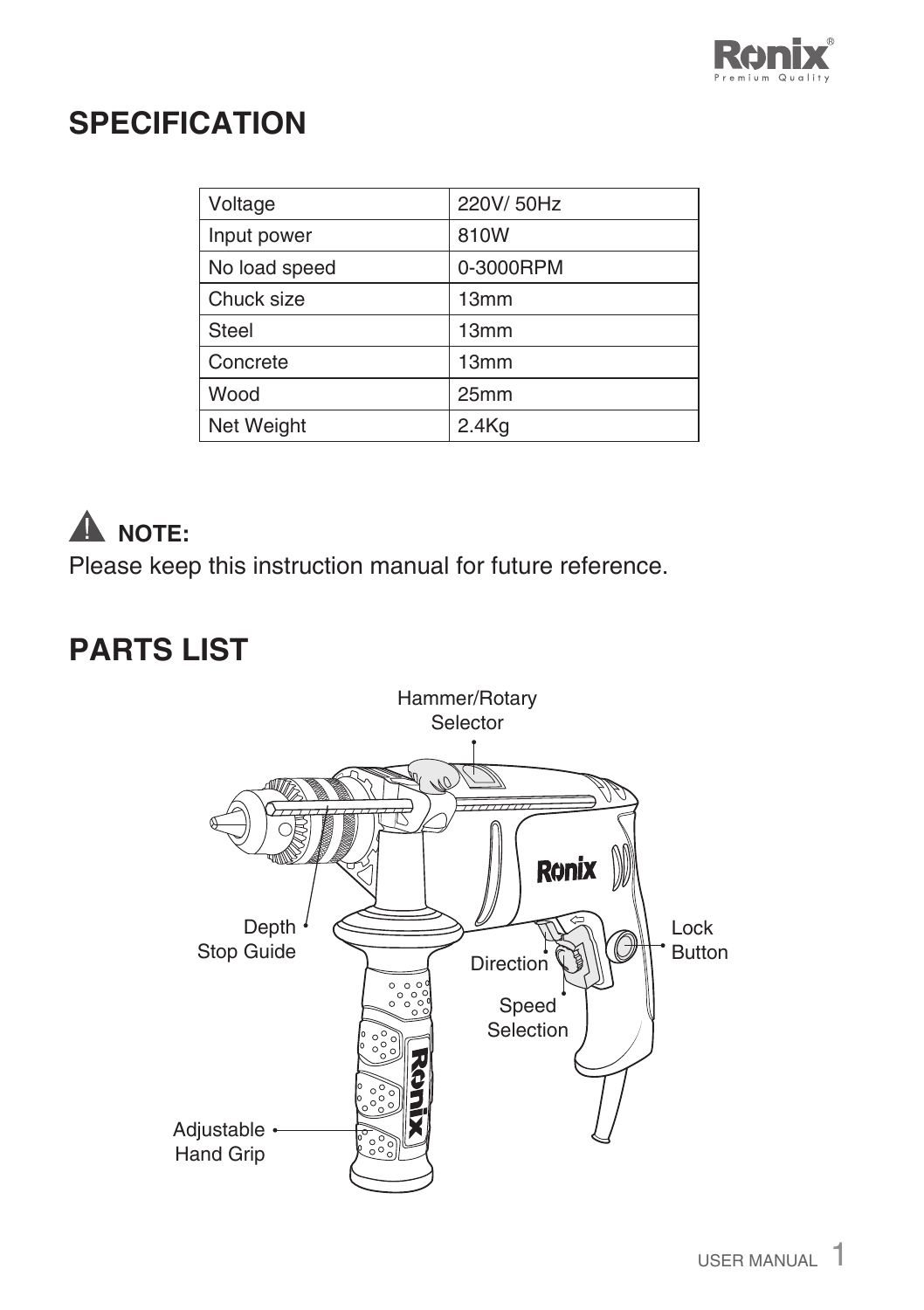

1) Speed selection: With the speed selection via the regulator wheel you have optimum control of the machine.

2) Lock button: The machine can be set to continuous operation with locking button.

3) Adjustable Hand grip: The second handle gives you an additional way the holding the machine firmly.

4) Hammer / rotary selector: Depending on the position of the percussion drilling/drilling switch you can use your drilling machine as a percussion drill or rotating drill.

5) Direction: The direction switch controls the direction of motion when the machine is used as a screwdriver or if you would like to remove a drilling bit that has become gammed.

6) Depth Stop Guide: Using the adjustable bit stop you can fix depth of blind holes accurately during drilling.

### **OPERATING INSTRUCTIONS**

Please read the operation instructions meticulously and pay particular attention to the safety instructions.

## **A** NOTE:

This device is exclusively for private use! It is not commercial use!

# **A** WARNING!

When working with electrical device the following prevention and safety instructions are to be observed to avoid fires, electric shocks and physical injuries.

### **GENERAL SAFETY INSTUCTION**

#### **.WORK AREA**

- Keep your work area clean and well lit. Cluttered benches and dark areas invite accidents.

- Flammable liquids, gases, or dust. Power tools create sparks which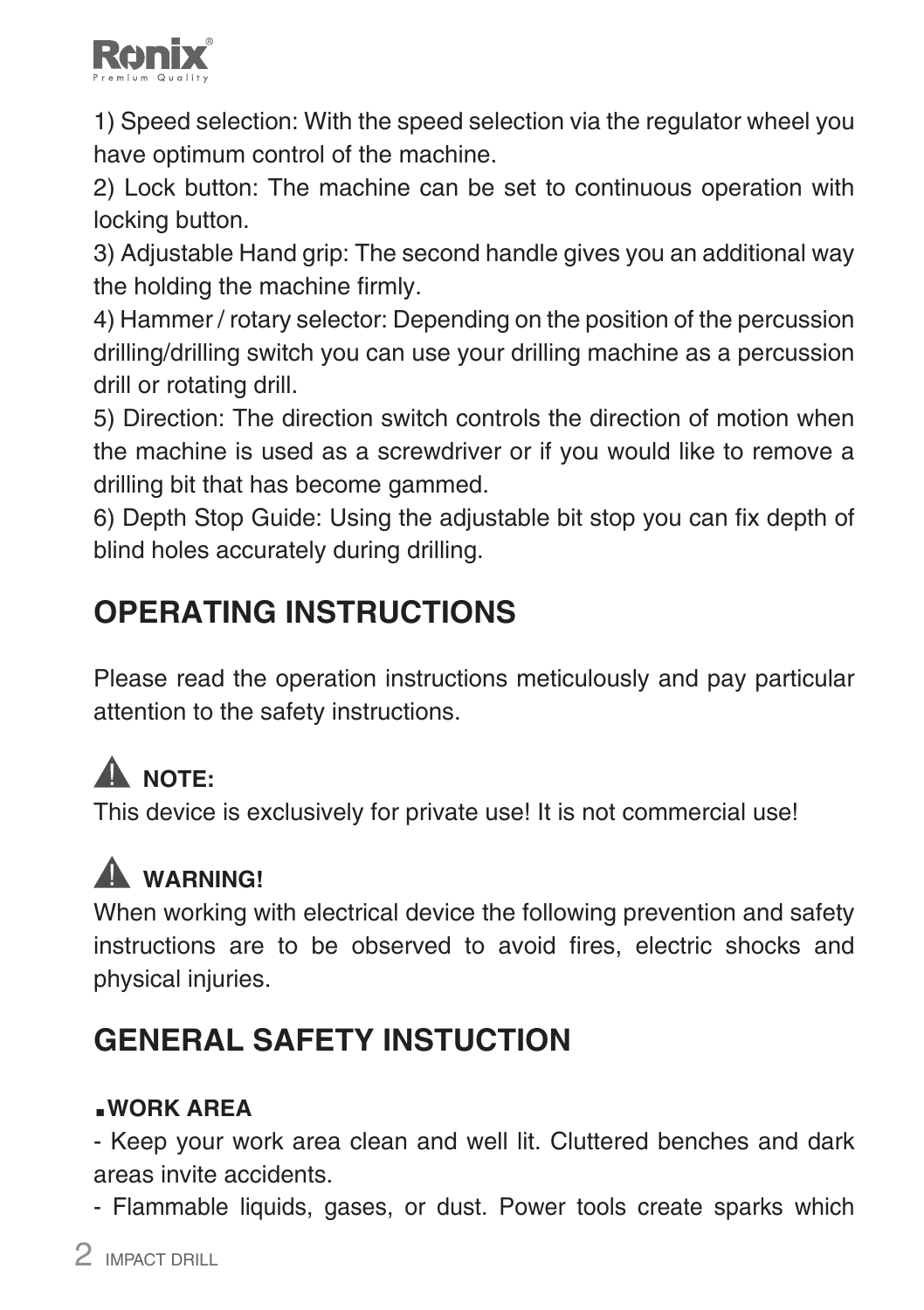

may ignite the dust or fumes. Do not operate power tools in explosive atmospheres, such as in the presence of flammable liquids, gases, or dust. - Keep bystanders, children, and visitors away while operating a power tool. Distractions can cause you to lose control.

#### **.ELECTRICAL SAFETY**

- Power tool plugs must match the outlet. Never modify the plug in any way. Do not use any adapter plugs with earthed (grounded) power tools. Unmodified plugs and matching outlets will reduce risk of electrical shock.

- Avoid body contact with earthed or grounded surface such as pipes, radiators, ranges and refrigerators. There is an increased risk of electric shock if your body is earthed or grounded.

- Do not expose power tools to rain wet conditions. Water entering a power tool will increase the risk of electric shock.

- Do not abuse the cord. Never use the cord of carrying, pulling or unplugging the power tool. Keep cord away from heat, oil sharp edges or moving parts. Damaged or entangled cords increase the risk of electric shock.

- when operating a power tool outdoors, use an extension cord suitable use. Use of a cord suitable for outdoor use reduces the risk of electric shock.

#### **.PERSONAL SAFETY**

- Stay alert, watch what you are doing and use common sense when operating a power tool. Do not use a power tool while you are tired or under the influence of drugs, alcohol or medication. A moment of inattention while operating power tools may result in serious injury.

- use safety equipment. Always wear eye protection safety equipment such as dust mask, nonskid safety shoes, hard hat, or hearing protection used for appropriate conditions will reduce personal injuries.

- Avoid accident starting. Ensure the switch is in the off position before plugging in. carrying power tools with your finger on the switch or plugging power tools that have the switch on invites accident.

- Remove any adjusting key or wrench before turning the power tool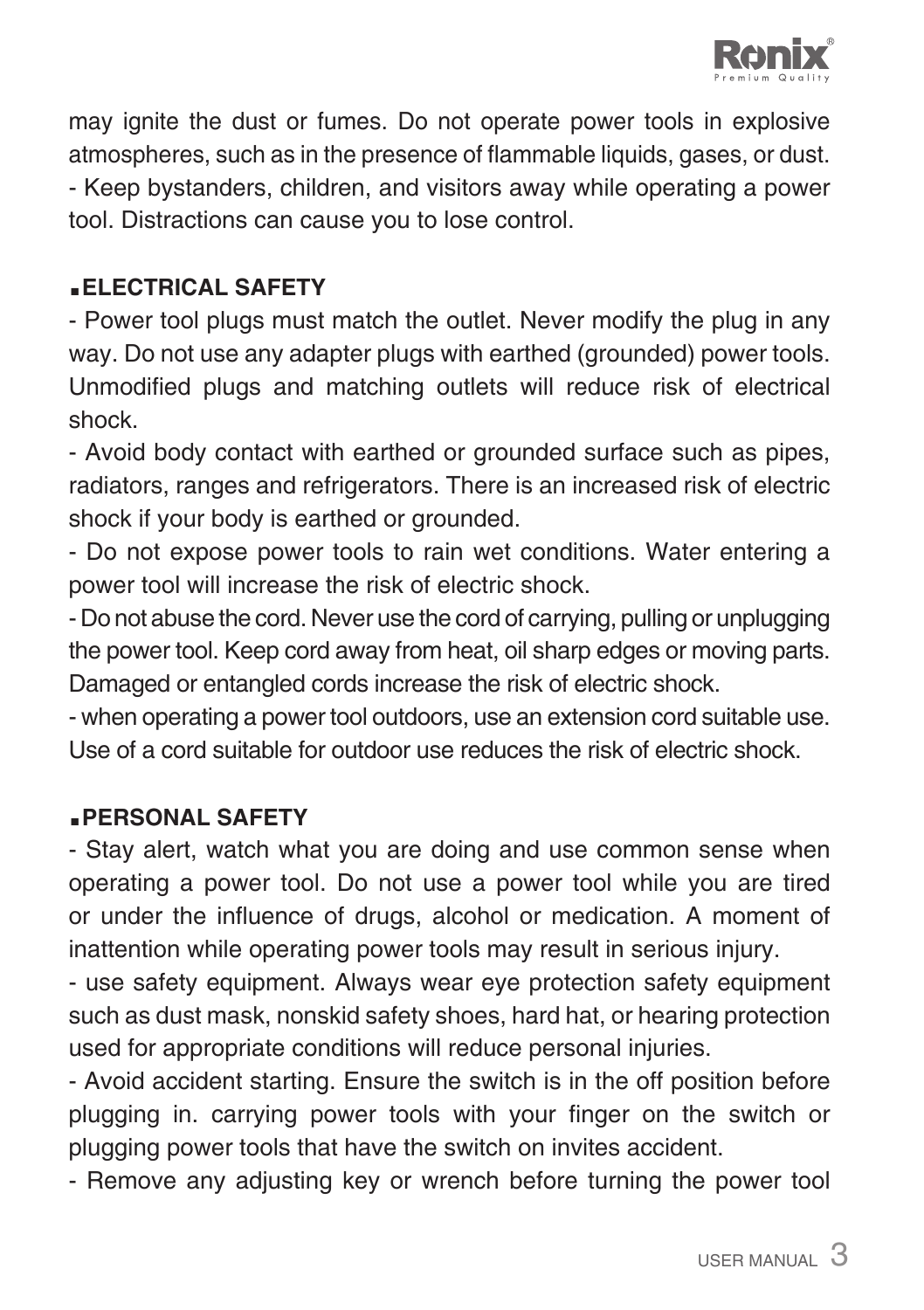

on. A wrench before turning the power tool on. A wrench or a key left attached to a rotating part of the power tool may result in personal injury. - Do not overreach. Keep proper footing and balance at all times. This enables better control of the power tool in unexpected situations.

- Dress properly. Do not wear loose clothing or jewelry. Keep your hair, clothing and gloves away from moving parts. Loose clothes, jewelry or long hair can be caught in moving parts.

#### **.TOOL USE AND CARE**

- Do not force the power tool. Use the correct power tool for your application. The correct power tool will do the job better and safer at the rate for which it was designed.

- Do not use the power tool if the switch does not turn it on and off, my power tool that cannot be controlled with the switch is dangerous and must be repaired.

- Disconnect the plug from the power source before making any adjustments, changing accessories, or storing power tools. Such preventive safety measures reduce the risk of starting the power tool accidentally.

- unfamiliar with the power tool or these instructions to operate the power tool. Power tools are dangerous in the hands of untrained users.

- Maintain power tools. Check for misalignment or binding of moving parts, breakage of parts and any other condition that may affect the power tools operation. If damaged, have the power tool repaired before use. Many accidents are caused by poorly maintained power tools.

- Keep cutting tools sharp and clean. Properly maintained cutting tools with sharp cutting edges are less likely to bind and are easier to control. - Use the power tool, accessories and tool bits etc., in accordance with these Instructions and in the manner intended for the particular type of power tool, taking into account the working conditions and the work to be performed. Use of the power tool for operations different from intended could result in a hazardous situation.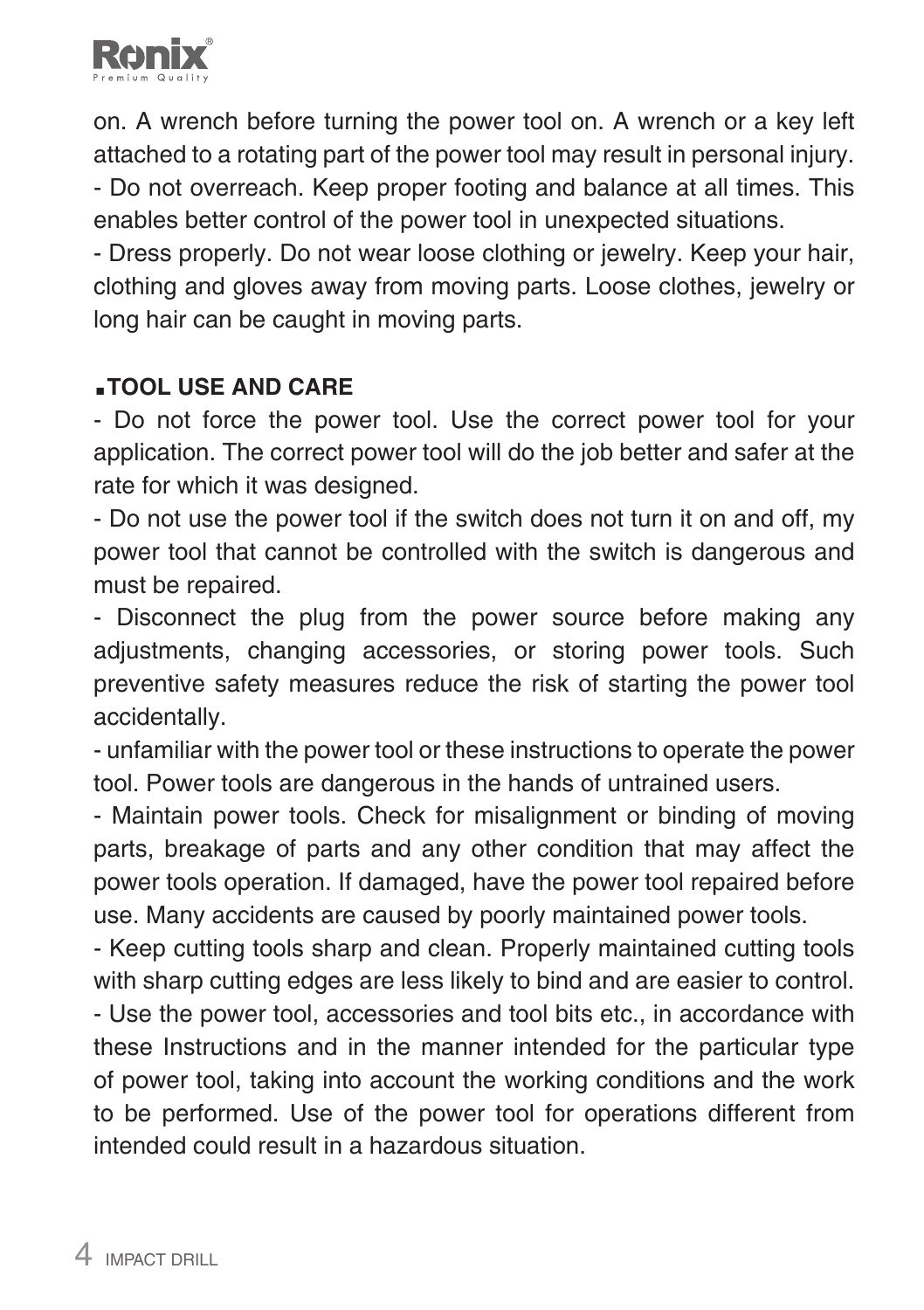

#### **.SPRCIAL SAFETY INFORMATION FOR DRILL**

- When drilling screwing into walls, ceiling etc. make sure beforehand that you will not damage any hidden electric cables, during this work you should not touch metal parts of the machine. Only touch the machine by the plastic housing.

- Your machine is double insulated. This means that two completely independent types of insulation prevent you from coming into contact with live metal parts. This measure represents s high degree of protection against an electric shock.

### **OPERATION & USE**

### A WARNING!

When performing the following work, always ensure that the machine is not connected to the mains power supply.

#### **.INSERTING THE SECOND HANDLE**

In order to assemble the second, the second handle, release it by rotating lower part anti-clockwise so that you can easily pull the handle over the drill chuck on the flange located behind it. Then turn the handle to working position that is comfortable for you and fix it in place by tightening it (rotating the lower part clockwise)

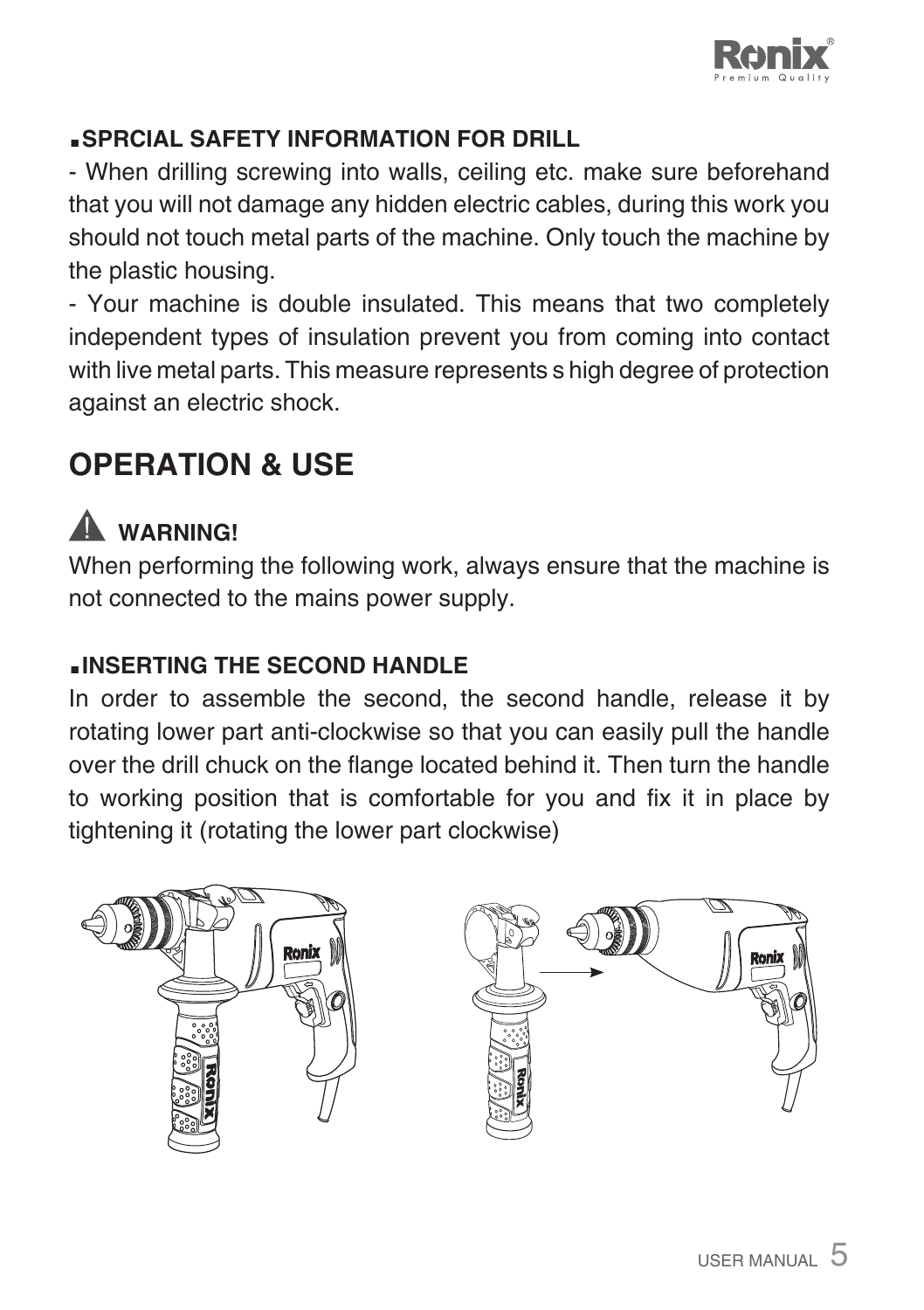

#### **.ADJUSTING THE DEPTH STOP GUIDE**

- The second handle has a retainer for the depth Stop Guide.
- Insert a drill.
- Now release the handle.

- Push the bit stop forwards until its end is in line with the end of the drill. Now push the depth Stop Guide back until the distance between the end of the bit and the end of the drill corresponds to the depth to which you would like to drill.



#### **.INSERTING THE DRILL**

First remove the mains supply from the socket. Turn the ring of the drill chuck until the clamping haws are open wide enough. Insert the drill into the clamping jaws of the drill chuck. Insert the end of the drill chuck key into one of the three holes on the body of the drill chuck and let the head of the key lock into place in the ring of the drill chuck in order to lighten the clamping haws and fix the drill in place. Turn the drill chuck key in a clockwise direction. Important: Then remove the key from the chuck.



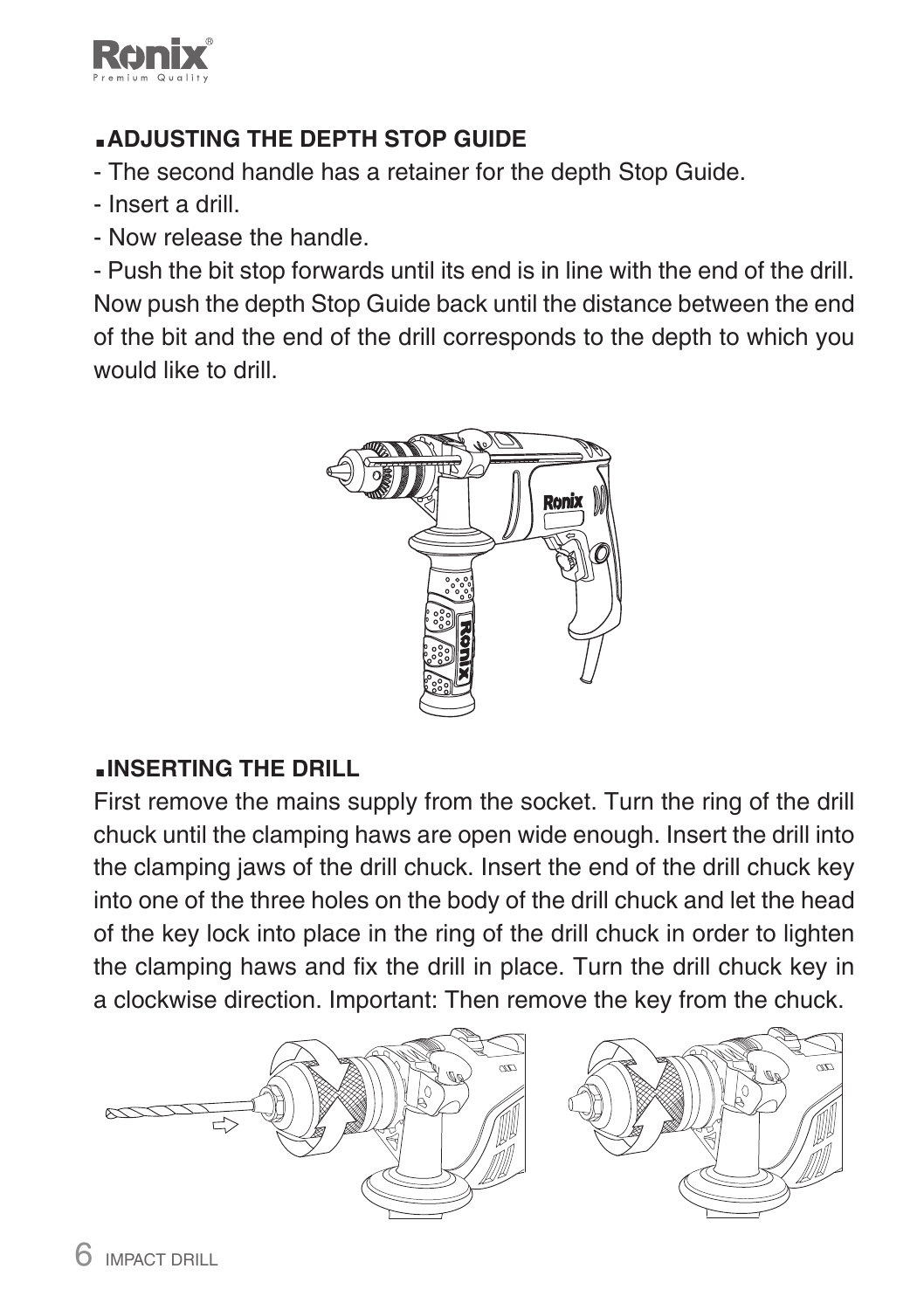

#### **.WORKING WITH THE DRILLING MACHINE**

Ensure that the mains power supply voltage is the same as the operating voltage of your machine. For details, please see the type plate. Insert the correct drill for the type of job to be performed. If necessary, adjust the bit stop.

The more the operating switch is pressed in, the faster the drill rotates. Set the direction switch to the desired direction of motion. Never alter the position of the percussion drilling switch or the direction switch when the machine is switched on. The machine is switched on by pressing the operating switch. When the operating switch is released, the machine stop. If you would like to use continuous operation press the locking button while the operating switch is pressed. In order to switch off the machine during continuous operation, press the operating switch again the operating switch again and then let it go. Do not touch the drill chuck while the machine is switched on.



### **DRILLING TIPS**

- Always insert the correct size and drill or screwdriver.
- Set the machine to the correct speed.
- Always hold the machine tightly by the handle and second handle.
- When drilling wood and metal, set the percussion drilling switch to drilling.

- When drilling masonry, set the percussion-drilling switch to percussion drilling.

- When using the machine as a screwdriver, set the percussion- drilling switch to drilling.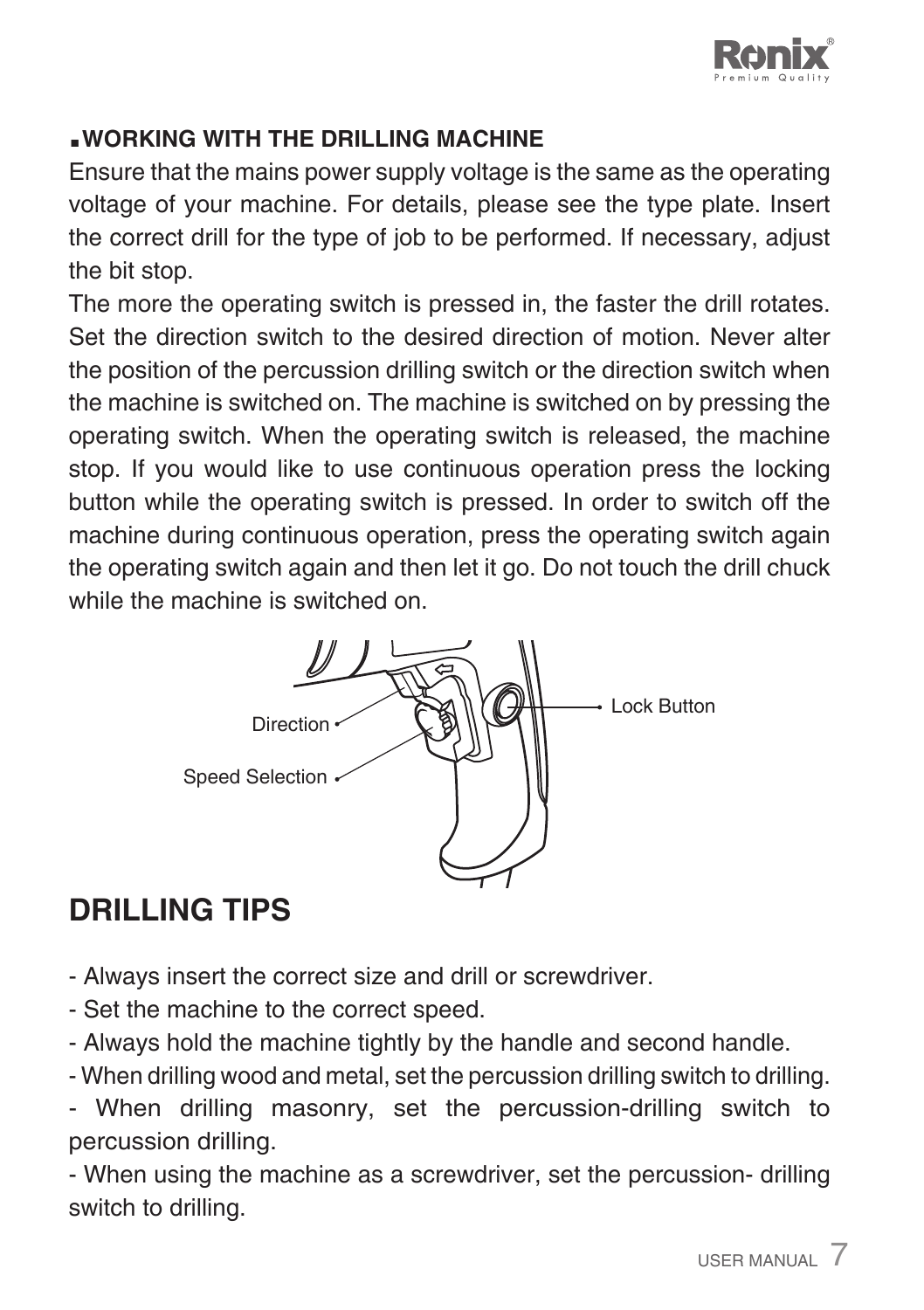

- Set the direction switch to the correct direction.
- Never change the direction of motion when the machine is switched on.

### **CARE OF THE TOOLS**

#### **.OVERLOAD**

Never use excessive force when drilling. Too much pressure reduces the speed of the machine, and the required power is greatly reduced. This may result in overload, which can damage the motor of the drilling machine. When the drilling machine becomes too hot, allow it to run for two minutes without a loud and then interrupt working for a short time. Clean the drilling machine with a clean cloth and a brush. Ensure that the ventilation slits not blocked.

This appliance conforms to CE directive for radio interference suppression and low-voltage safety and has been built to meet current safety requirements. Subject to technical changes without prior notice!